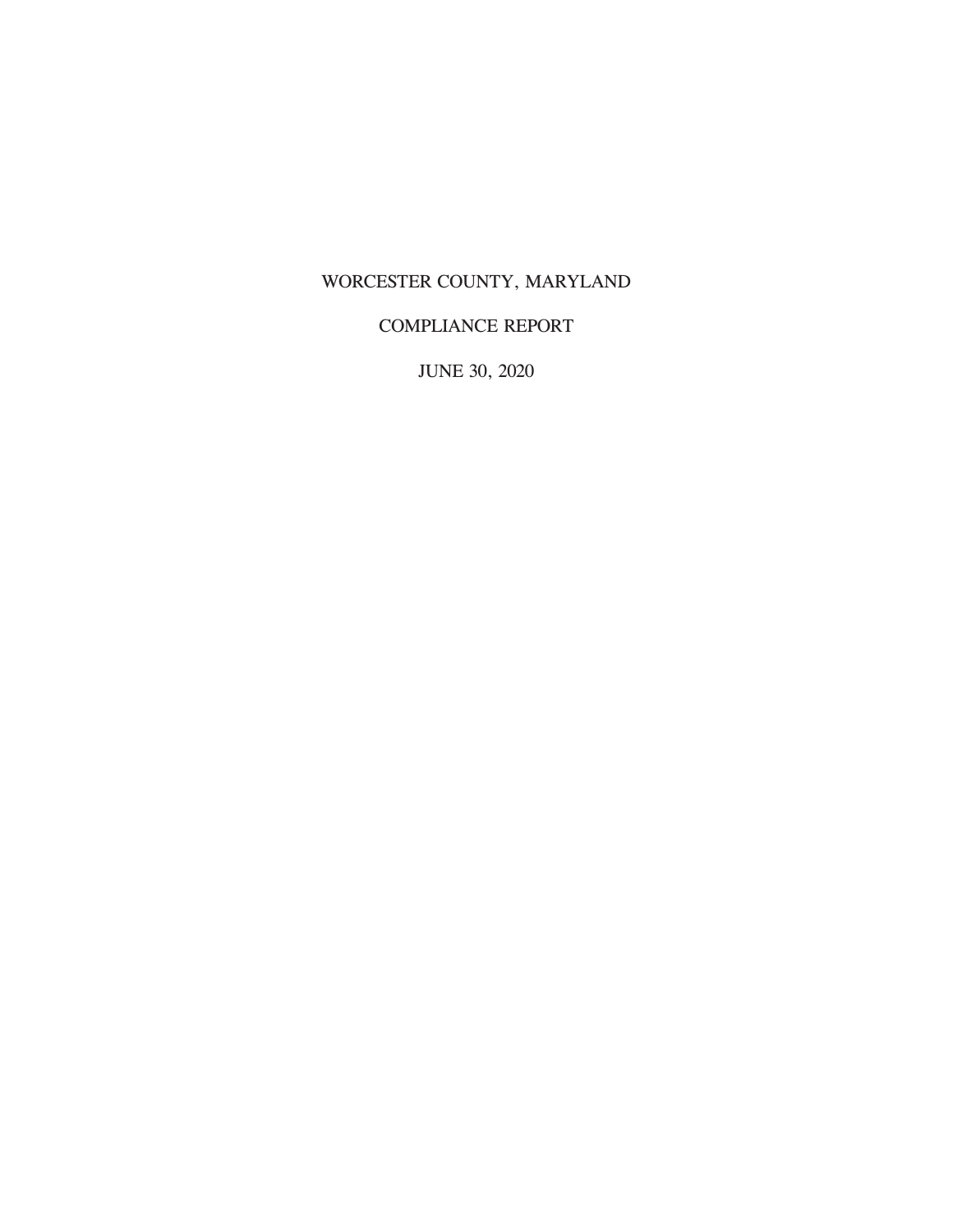# C O N T E N T S

|                                                                                                                                                 | Page(s) |
|-------------------------------------------------------------------------------------------------------------------------------------------------|---------|
| Independent Auditors' Report on Internal Control over Financial Reporting<br>And on Compliance and Other Matters Based on an Audit of Financial |         |
| Statements Performed in Accordance with Government Auditing Standards                                                                           | $3 - 4$ |
| Independent Auditors' Report on Compliance for Each Major Program;<br>Report on Internal Control over Compliance; and Report on Schedule of     |         |
| Expenditures of Federal Awards Required by the Uniform Guidance                                                                                 | $5 - 7$ |
| Schedule of Expenditures of Federal Awards                                                                                                      | 8       |
| Notes to Schedule of Expenditures of Federal Awards                                                                                             | 9       |
| Schedule of Findings and Questioned Costs                                                                                                       | 10      |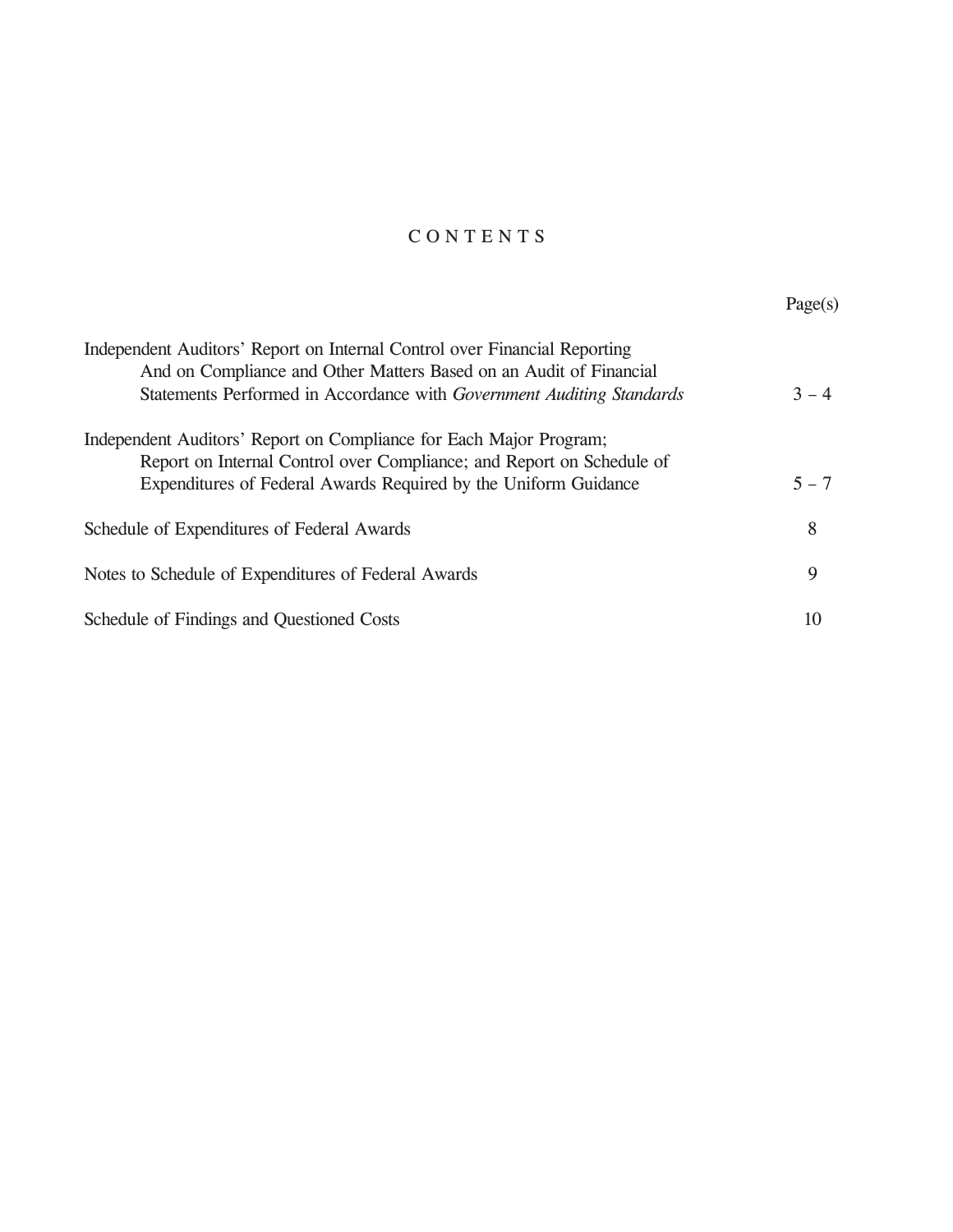Herbert J. Geary III Roy J. Geiser Chris A. Hall Ronald W. Hickman Mark A. Welsh



## INDEPENDENT AUDITORS' REPORT ON INTERNAL CONTROL OVER FINANCIAL REPORTING AND ON COMPLIANCE AND OTHER MATTERS BASED ON AN AUDIT OF FINANCIAL STATEMENTS PERFORMED IN ACCORDANCE WITH *GOVERNMENT AUDITING STANDARDS*

County Commissioners of Worcester County, Maryland Snow Hill, Maryland

We have audited, in accordance with the auditing standards generally accepted in the United States of America and the standards applicable to financial audits contained in *Government Auditing Standards* issued by the Comptroller General of the United States, the financial statements of the governmental activities, the business-type activities, the aggregate discretely presented component unit, each major fund, and the aggregate remaining fund information of Worcester County, Maryland, as of and for the year ended June 30, 2020, and the related notes to the financial statements, which collectively comprise Worcester County, Maryland's basic financial statements, and have issued our report thereon dated December 14, 2020.

### **Internal Control over Financial Reporting**

In planning and performing our audit of the financial statements, we considered Worcester County, Maryland's internal control over financial reporting (internal control) as a basis for designing audit procedures that are appropriate in the circumstances for the purpose of expressing our opinions on the financial statements, but not for the purpose of expressing an opinion on the effectiveness of Worcester County, Maryland's internal control. Accordingly, we do not express an opinion on the effectiveness of Worcester County, Maryland's internal control.

A *deficiency in internal control* exists when the design or operation of a control does not allow management or employees, in the normal course of performing their assigned functions, to prevent, or detect and correct, misstatements on a timely basis. A *material weakness* is a deficiency, or a combination of deficiencies, in internal control, such that there is a reasonable possibility that a material misstatement of the entity's financial statements will not be prevented, or detected and corrected on a timely basis. A *significant deficiency* is a deficiency, or a combination of deficiencies, in internal control that is less severe than a material weakness, yet important enough to merit attention by those charged with governance.

Our consideration of internal control was for the limited purpose described in the first paragraph of this section and was not designed to identify all deficiencies in internal control that might be material weaknesses or significant deficiencies. Given these limitations, during our audit we did not identify any deficiencies in internal control that we consider to be material weaknesses. However, material weaknesses may exist that have not been identified.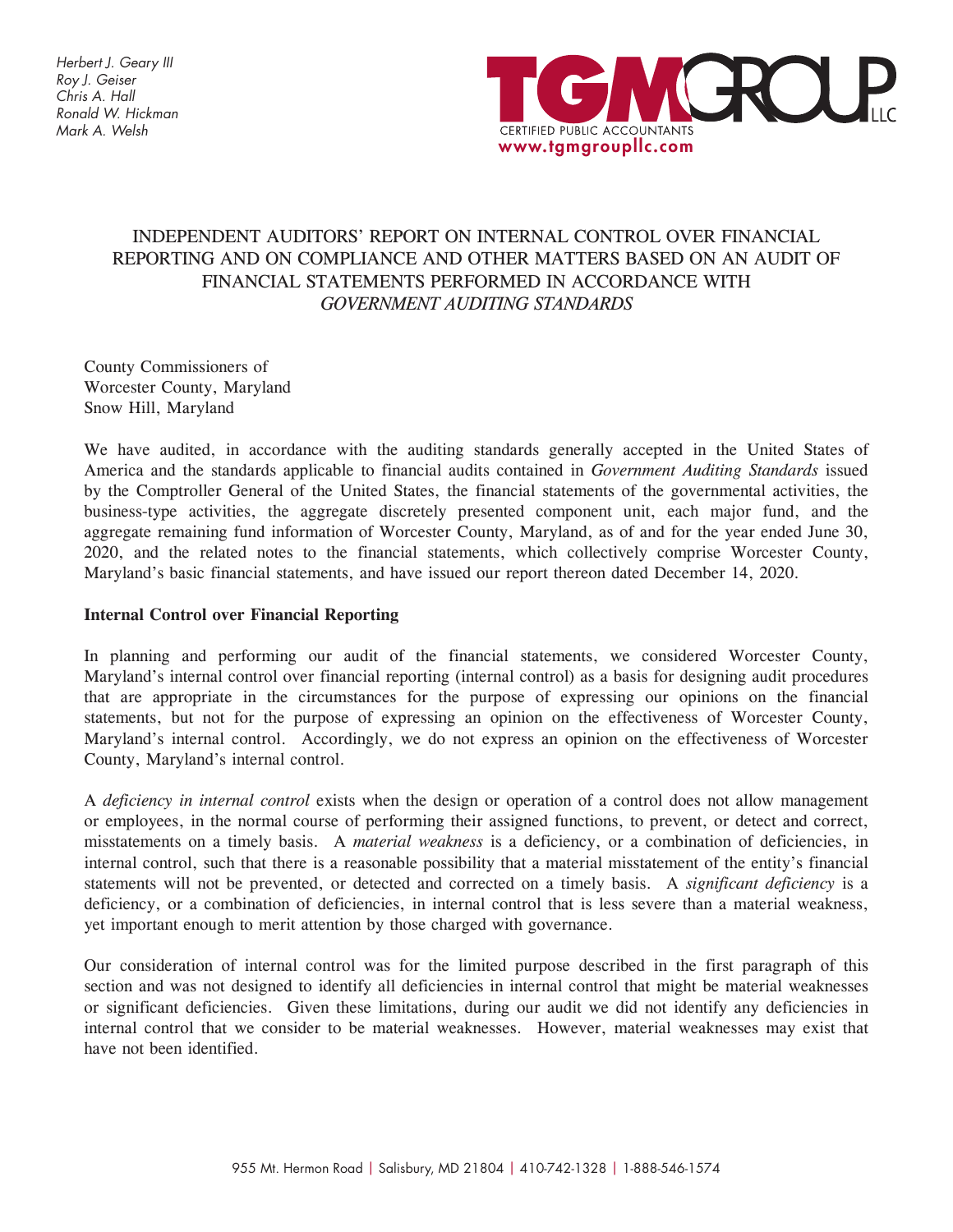#### **Compliance and Other Matters**

As part of obtaining reasonable assurance about whether Worcester County, Maryland's financial statements are free from material misstatement, we performed tests of its compliance with certain provisions of laws, regulations, contracts, and grant agreements, noncompliance with which could have a direct and material effect on the determination of financial statement amounts. However, providing an opinion on compliance with those provisions was not an objective of our audit and, accordingly, we do not express such an opinion. The results of our tests disclosed no instances of noncompliance or other matters that are required to be reported under *Government Auditing Standards*.

### **Purpose of this Report**

The purpose of this report is solely to describe the scope of our testing of internal control and compliance and the results of that testing, and not to provide an opinion on the effectiveness of the entity's internal control or on compliance. This report is an integral part of an audit performed in accordance with *Government Auditing Standards* in considering the entity's internal control and compliance. Accordingly, this communication is not suitable for any other purpose.

ID'm Story LLC

Salisbury, Maryland December 14, 2020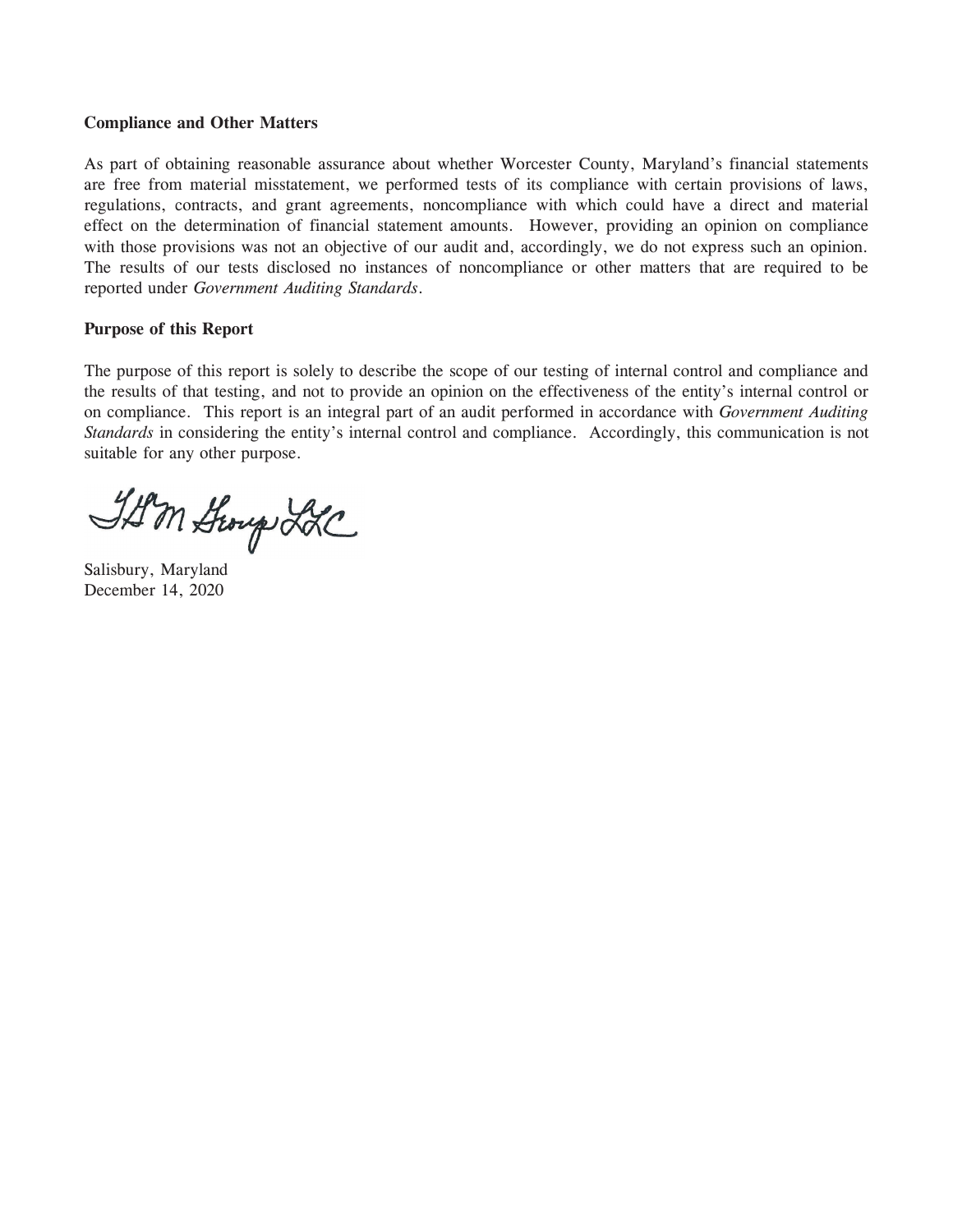Herbert J. Geary III Roy J. Geiser Chris A. Hall Ronald W. Hickman Mark A. Welsh



## INDEPENDENT AUDITORS' REPORT ON COMPLIANCE FOR EACH MAJOR FEDERAL PROGRAM; REPORT ON INTERNAL CONTROL OVER COMPLIANCE; AND REPORT ON SCHEDULE OF EXPENDITURES OF FEDERAL AWARDS REQUIRED BY THE UNIFORM GUIDANCE

County Commissioners of Worcester County, Maryland Snow Hill, Maryland

### **Report on Compliance for Each Major Federal Program**

We have audited Worcester County, Maryland's compliance with the types of compliance requirements described in the *OMB Compliance Supplement* that could have a direct and material effect on each of Worcester County, Maryland's major federal programs for the year ended June 30, 2020. Worcester County, Maryland's major federal programs are identified in the summary of auditors' results section of the accompanying schedule of findings and questioned costs.

### *Management's Responsibility*

Management is responsible for compliance with federal statutes, regulations, and the terms and conditions of its federal awards applicable to its federal programs.

### *Auditor's Responsibility*

Our responsibility is to express an opinion on compliance for each of Worcester County, Maryland's major federal programs based on our audit of the types of compliance requirements referred to above. We conducted our audit of compliance in accordance with auditing standards generally accepted in the United States of America; the standards applicable to financial audits contained in *Government Auditing Standards*, issued by the Comptroller General of the United States; and the audit requirements of Title 2 U.S. *Code of Federal Regulations* Part 200, *Uniform Administrative Requirements, Cost Principles, and Audit Requirements for Federal Awards* (Uniform Guidance). Those standards and the Uniform Guidance require that we plan and perform the audit to obtain reasonable assurance about whether noncompliance with the types of compliance requirements referred to above that could have a direct and material effect on a major federal program occurred. An audit includes examining, on a test basis, evidence about Worcester County, Maryland's compliance with those requirements and performing such other procedures as we considered necessary in the circumstances.

We believe that our audit provides a reasonable basis for our opinion on compliance for each major federal program. However, our audit does not provide a legal determination of Worcester County, Maryland's compliance.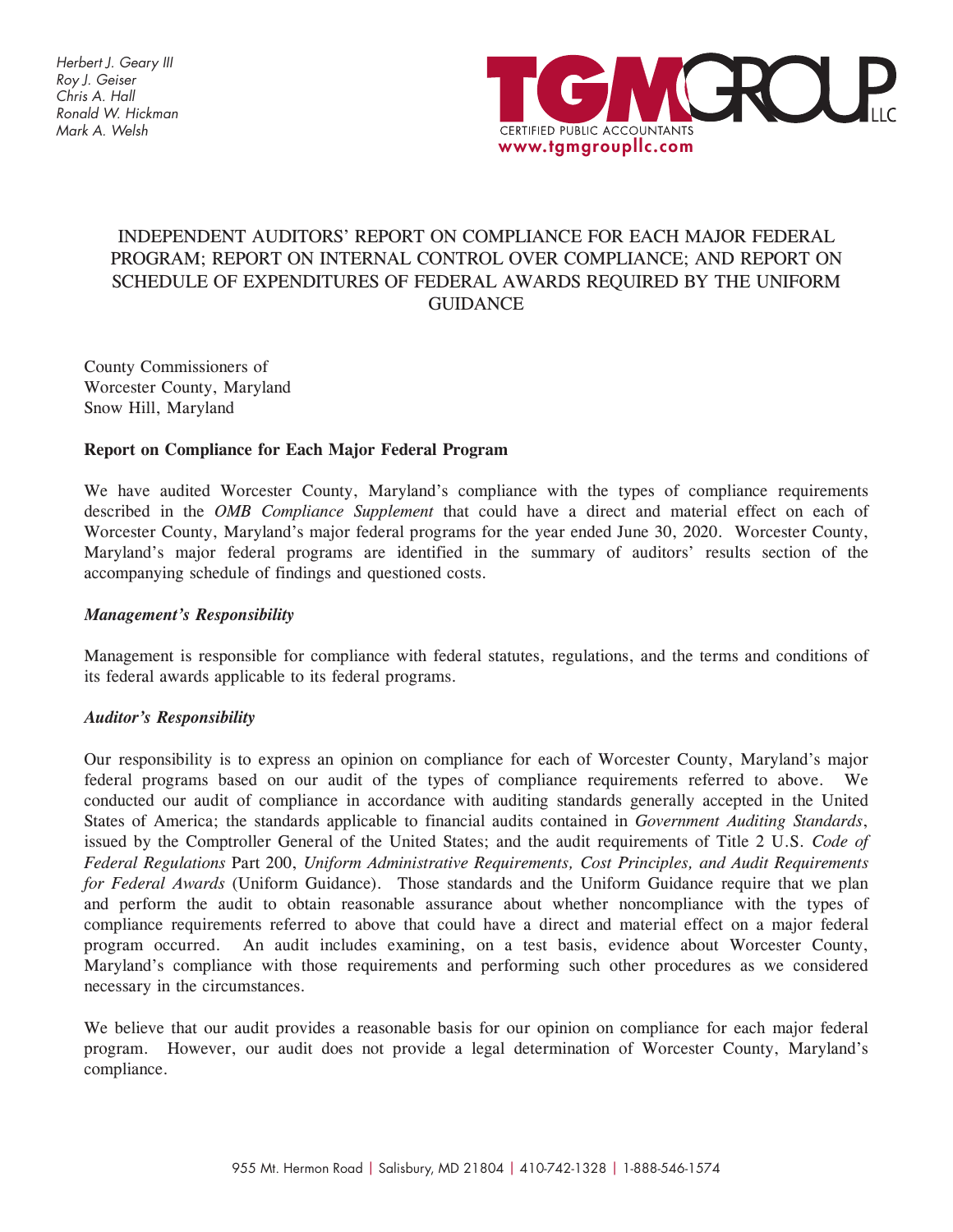### *Opinion on Each Major Federal Program*

In our opinion, Worcester County, Maryland complied, in all material respects, with the types of compliance requirements referred to above that could have a direct and material effect on each of its major federal programs for the year ended June 30, 2020.

#### **Report on Internal Control over Compliance**

Management of Worcester County, Maryland is responsible for establishing and maintaining effective internal control over compliance with the types of compliance requirements referred to above. In planning and performing our audit of compliance, we considered Worcester County, Maryland's internal control over compliance with the types of requirements that could have a direct and material effect on each major federal program to determine the auditing procedures that are appropriate in the circumstances for the purpose of expressing an opinion on compliance for each major federal program and to test and report on internal control over compliance in accordance with the Uniform Guidance, but not for the purpose of expressing an opinion on the effectiveness of internal control over compliance. Accordingly, we do not express an opinion on the effectiveness of Worcester County, Maryland's internal control over compliance.

A *deficiency in internal control over compliance* exists when the design or operation of a control over compliance does not allow management or employees, in the normal course of performing their assigned functions, to prevent, or detect and correct, noncompliance with a type of compliance requirement of a federal program on a timely basis. A *material weakness in internal control over compliance* is a deficiency, or combination of deficiencies, in internal control over compliance, such that there is a reasonable possibility that material noncompliance with a type of compliance requirement of a federal program will not be prevented, or detected and corrected, on a timely basis. A *significant deficiency in internal control over compliance* is a deficiency, or a combination of deficiencies, in internal control over compliance with a type of compliance requirement of a federal program that is less severe than a material weakness in internal control over compliance, yet important enough to merit attention by those charged with governance.

Our consideration of internal control over compliance was for the limited purpose described in the first paragraph of this section and was not designed to identify all deficiencies in internal control over compliance that might be material weaknesses or significant deficiencies. We did not identify any deficiencies in internal control over compliance that we consider to be material weaknesses. However, material weaknesses may exist that have not been identified.

The purpose of this report on internal control over compliance is solely to describe the scope of our testing of internal control over compliance and the results of that testing based on the requirements of the Uniform Guidance. Accordingly, this report is not suitable for any other purpose.

### **Report on Schedule of Expenditures of Federal Awards Required by the Uniform Guidance**

We have audited the financial statements of Worcester County, Maryland as of and for the year ended June 30, 2020, and have issued our report thereon dated December 14, 2020, which contained an unmodified opinion on those financial statements. Our audit was conducted for the purpose of forming an opinion on the financial statements as a whole. The accompanying schedule of expenditures of federal awards is presented for purposes of additional analysis as required by the Uniform Guidance and is not a required part of the financial statements. Such information is the responsibility of management and was derived from and relates directly to the underlying accounting and other records used to prepare the financial statements. The information has been subjected to the auditing procedures applied in the audit of the financial statements and certain additional procedures, including comparing and reconciling such information directly to the underlying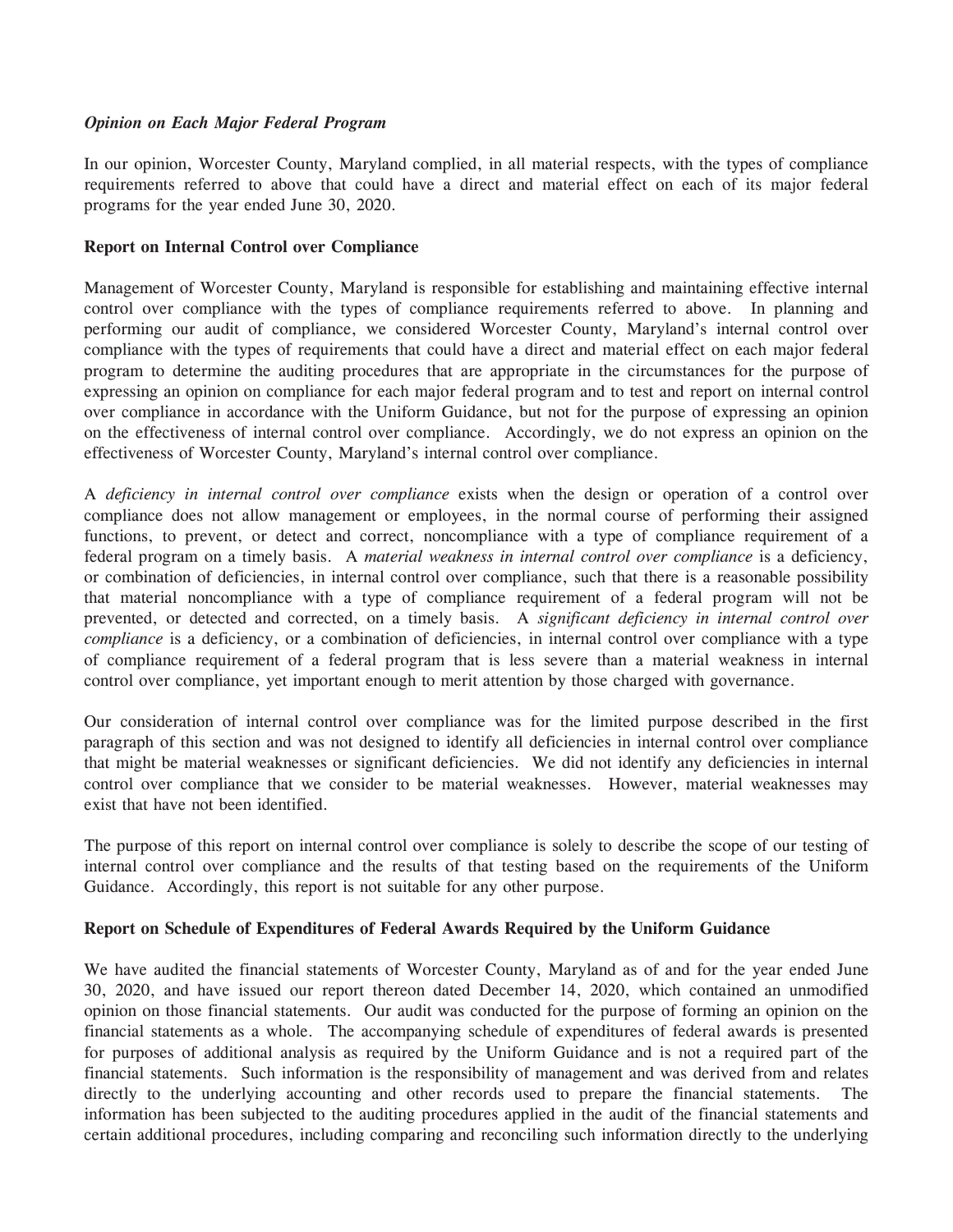accounting and other records used to prepare the financial statements or to the financial statements themselves, and other additional procedures in accordance with auditing standards generally accepted in the United States of America. In our opinion, the schedule of expenditures of federal awards is fairly stated in all material respects in relation to the financial statements as a whole.

IAM Scoup LLC

Salisbury, Maryland December 14, 2020, except for the Schedule of Expenditures of Federal Awards, which is Dated February 23, 2021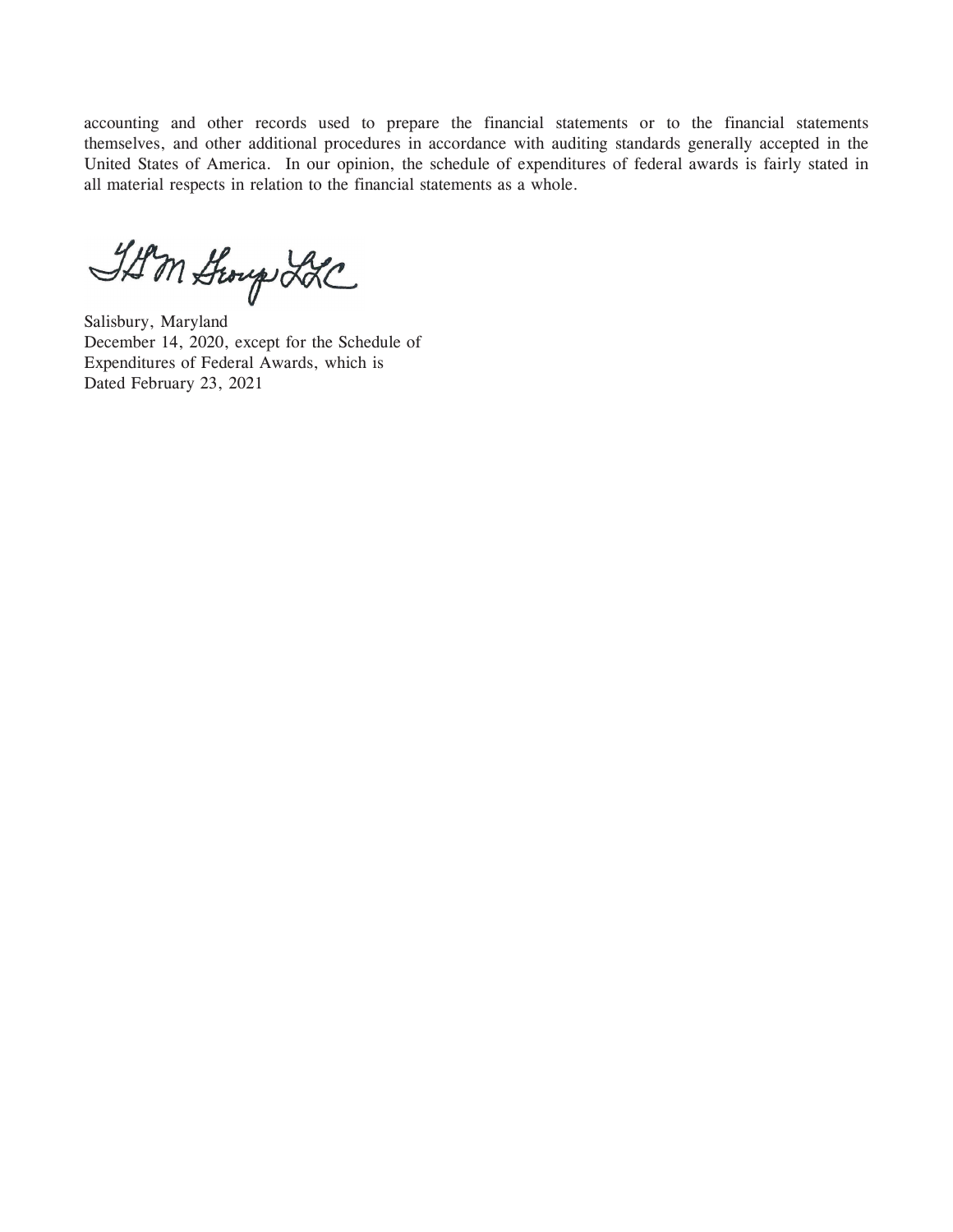#### **WORCESTER COUNTY, MARYLAND SCHEDULE OF EXPENDITURES OF FEDERAL AWARDS Year Ended June 30, 2020**

|                                                                                                                        | Catalog of<br><b>Federal Domestic</b> | Entity Identifying         | Passed<br>Through to                                 | 2020                |
|------------------------------------------------------------------------------------------------------------------------|---------------------------------------|----------------------------|------------------------------------------------------|---------------------|
|                                                                                                                        | Assistance Number                     | Number                     | Subrecipients                                        | Expenditures        |
| Department of Health & Human Services<br>Passed through Maryland Department of Human Resources'                        |                                       |                            |                                                      |                     |
| Child Support Enforcement Administration:                                                                              |                                       |                            |                                                      |                     |
| Child Support Enforcement                                                                                              | 93.563                                | CSEA/CRA-20-044            | \$<br>$\sim$                                         | \$<br>6,209         |
| Total Department of Health & Human Services programs                                                                   |                                       |                            |                                                      | 6.209               |
| Department of Housing and Urban Development                                                                            |                                       |                            |                                                      |                     |
| Passed through Maryland Department of Housing and                                                                      |                                       |                            |                                                      |                     |
| Community Development:                                                                                                 |                                       |                            |                                                      |                     |
| Community Development Block Grant (Homeless Initiative Grant)                                                          | 14.228                                | MD-19-HI-2                 | 33,006                                               | 33,006              |
| Community Development Block Grant (Housing Rehab)<br>Community Development Block Grant (Housing Rehab)                 | 14.228<br>14.228                      | MD-20-CD-22<br>MD-18-CD-21 | $\overline{a}$                                       | 51,351<br>49,132    |
| Total Department of Housing and Urban Development programs                                                             |                                       |                            | 33,006                                               | 133,489             |
|                                                                                                                        |                                       |                            |                                                      |                     |
| <b>Department of Homeland Security</b>                                                                                 |                                       |                            |                                                      |                     |
| Passed through Maryland Emergency Management Agency:                                                                   |                                       |                            |                                                      |                     |
| Emergency Management Performance Grant                                                                                 | 97.042                                | EMW-2019-EP-00004-S01      |                                                      | 74,407              |
| Passed through Maryland Emergency Management Agency:                                                                   |                                       |                            |                                                      |                     |
| State Homeland Security Program (18-SR-8861-03)                                                                        | 97.067                                | EMW-2018-SS-00023-S01      | $\overline{\phantom{a}}$                             | 61,948              |
| State Homeland Security Program (19-SR-8861-01)                                                                        | 97.067                                | EMW-2019-SS-00064-S01      | $\overline{\phantom{a}}$                             | 14,250              |
| Total State Homeland Security programs                                                                                 |                                       |                            | $\overline{a}$                                       | 76,198              |
| Total Department of Homeland Security programs                                                                         |                                       |                            | $\blacksquare$                                       | 150,605             |
| <b>Environmental Protection Agency</b>                                                                                 |                                       |                            |                                                      |                     |
| Passed through Maryland Department of the Environment:                                                                 |                                       |                            |                                                      |                     |
| Bathing Beach Monitoring Grant                                                                                         | 66.472                                | U00P9400836                |                                                      | 3,261               |
| Total Environmental Protection Agency programs                                                                         |                                       |                            | $\overline{\phantom{a}}$                             | 3,261               |
|                                                                                                                        |                                       |                            |                                                      |                     |
| Department of the Interior<br>Passed through Bureau of Land Management:                                                |                                       |                            |                                                      |                     |
| Federal Payments in Lieu of Taxes (PILT)                                                                               | 15.226                                |                            | $\overline{\phantom{a}}$                             | 20,747              |
| Total Department of the Interior programs                                                                              |                                       |                            |                                                      | 20.747              |
|                                                                                                                        |                                       |                            |                                                      |                     |
| <b>Department of Transportation</b>                                                                                    |                                       |                            |                                                      |                     |
| Passed through Maryland Department of Transportation:                                                                  |                                       |                            |                                                      |                     |
| Highway Safety Cluster:                                                                                                |                                       |                            |                                                      |                     |
| Maryland Highway Traffic Safety Grant - Distracted Driving                                                             | 20.600                                | LR20-063                   |                                                      | 1,879               |
| Maryland Highway Traffic Safety Grant - Impaired Driving                                                               | 20.616                                | LE20-061                   |                                                      | 553                 |
| Maryland Highway Traffic Safety Grant - Aggressive Driving                                                             | 20.600                                | LE19-226                   | $\overline{\phantom{a}}$                             | 1,179               |
| Total Highway Safety Cluster                                                                                           |                                       |                            | $\overline{\phantom{a}}$                             | 3,611               |
| Total Department of Transportation programs                                                                            |                                       |                            | $\overline{\phantom{a}}$                             | 3,611               |
| <b>Institute of Museum and Library Services</b>                                                                        |                                       |                            |                                                      |                     |
| Passed through Maryland State Department of Education,                                                                 |                                       |                            |                                                      |                     |
| Division of Library Development and Services:                                                                          |                                       |                            |                                                      |                     |
| Library Service and Techology Act (Grant #520213)                                                                      | 45.310                                | LS-00-19-0021-19           |                                                      | 12,753              |
| Library Service and Techology Act (Grant #520127)                                                                      | 45.310                                | LS-00-19-0021-19           |                                                      | 10,000              |
| Library Service and Techology Act (Grant #521329)<br>Total Library Services and Technology Act programs                | 45.310                                | LS-246152-OLS-20           | $\overline{\phantom{a}}$<br>$\overline{\phantom{a}}$ | 100<br>22,853       |
| Total Institute of Museum and Library Services programs                                                                |                                       |                            | $\overline{\phantom{a}}$                             | 22,853              |
|                                                                                                                        |                                       |                            |                                                      |                     |
| <b>United States Department of Agriculture</b>                                                                         |                                       |                            |                                                      |                     |
| Rural Utilities Service:                                                                                               |                                       |                            |                                                      |                     |
| Water and Waste Disposal Systems for Rural Communities LOAN                                                            | 10.760                                |                            |                                                      | 37,584              |
| Water and Waste Disposal Systems for Rural Communities GRANT<br>Total United States Department of Agriculture programs | 10.760                                |                            |                                                      | 78,433<br>116,017   |
|                                                                                                                        |                                       |                            |                                                      |                     |
| <b>United States Treasury</b>                                                                                          |                                       |                            |                                                      |                     |
| Passed through State of Maryland Health Department:                                                                    |                                       |                            |                                                      |                     |
| COVID-19 - Coronavirus Relief Fund                                                                                     | 21.019                                | CA019CRF                   |                                                      | 1,066,392           |
| Total United States Treasury                                                                                           |                                       |                            |                                                      | 1,066,392           |
| Total expenditures of federal awards                                                                                   |                                       |                            | \$                                                   | 33,006 \$ 1,523,184 |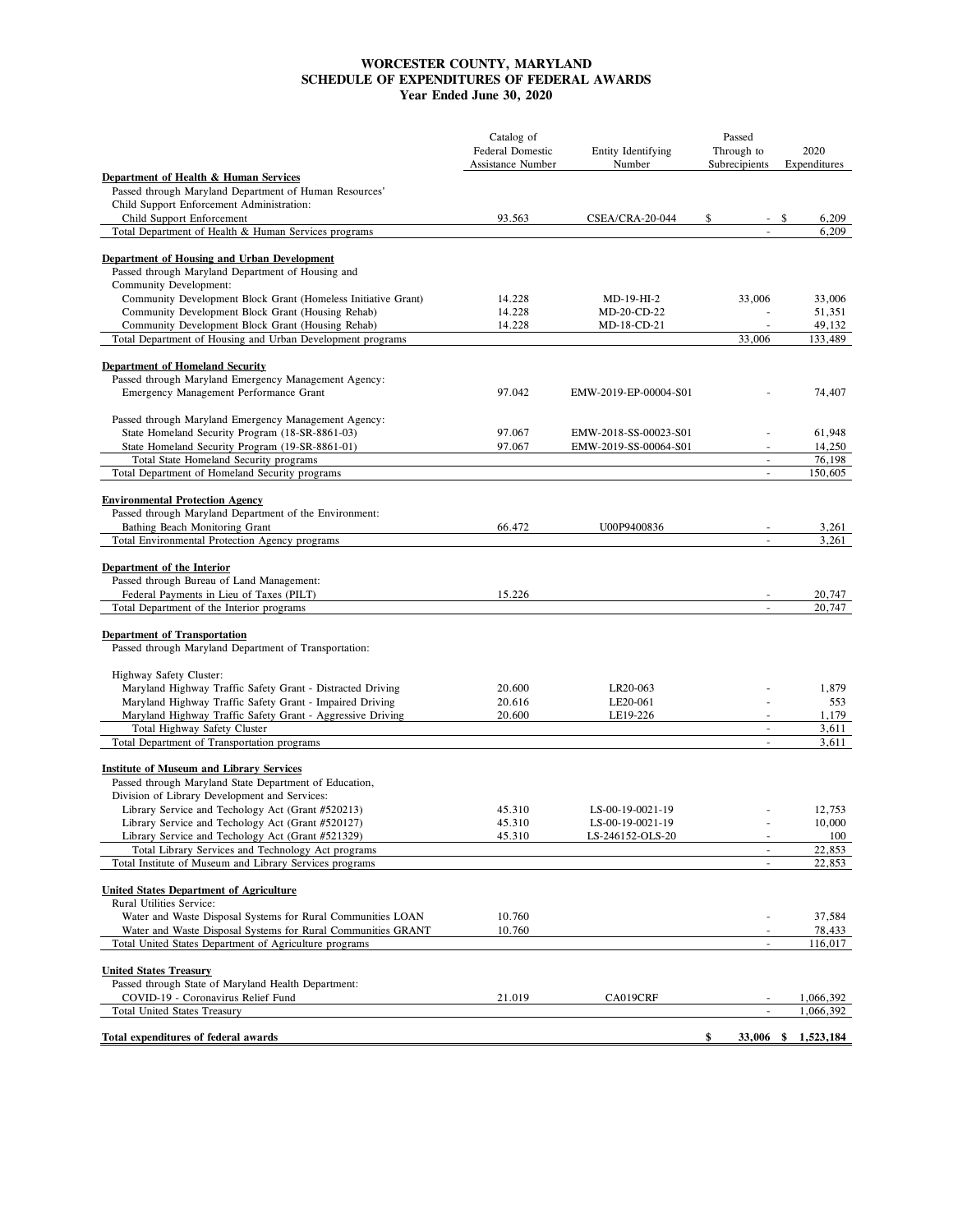### WORCESTER COUNTY, MARYLAND NOTES TO SCHEDULE OF EXPENDITURES OF FEDERAL AWARDS Year Ended June 30, 2020

#### **Note 1. Basis of Presentation**

The accompanying schedule of expenditures of federal awards includes the federal award activity of Worcester County, Maryland under programs of the federal government for the year ended June 30, 2020. The information in this Schedule is presented in accordance with the requirements of Title 2 U.S. *Code of Federal Regulations* Part 200, *Uniform Administrative Requirements, Cost Principles, and Audit Requirements for Federal Awards* (Uniform Guidance). Because the Schedule presents only a selected portion of the operations of Worcester County, Maryland, some amounts presented in the Schedule may differ from amounts presented in, or used in the preparation of, the basic financial statements.

#### **Note 2. Summary of Significant Accounting Policies**

Expenditures reported on the Schedule are reported on the accrual basis of accounting. Such expenditures are recognized following the cost principles contained in the Uniform Guidance and/or OMB Circular A-87, *Cost Principles for State, Local, and Indian Tribal Governments*, wherein certain types of expenditures are not allowable or are limited as to reimbursement.

#### **Note 3. Indirect Cost Rate**

Worcester County, Maryland has elected not to use the 10% de minimis indirect cost rate allowed under the Uniform Guidance.